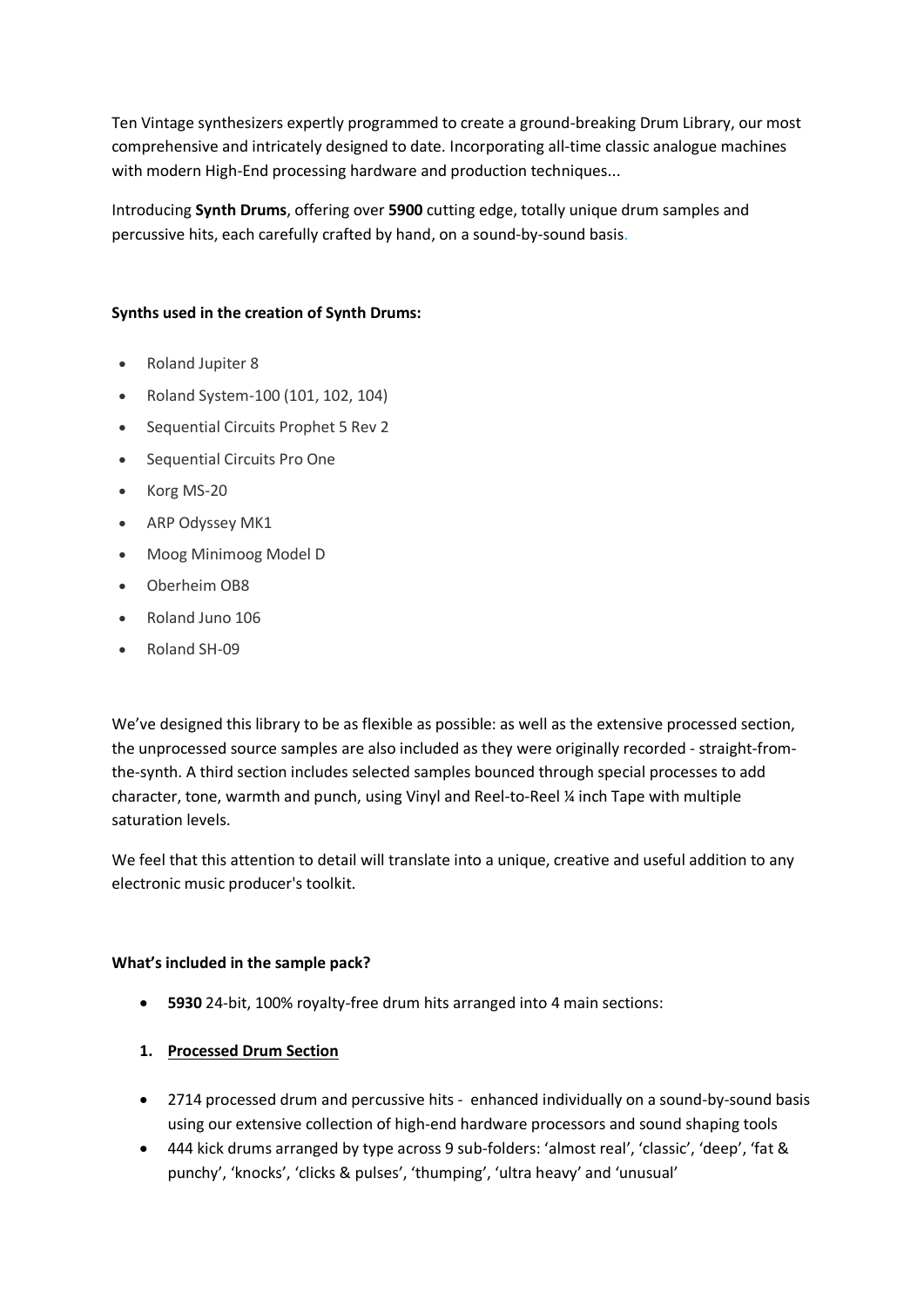- 336 snare drums arranged by type across 6 sub-folders: 'classic', 'low & mid-frequency', 'noise', 'smacks', 'synth' and 'tight'
- 450 cymbals arranged by type across 5 sub-folders: 'closed hat', 'open hat', 'crash & splash', 'ride' and 'effect cymbals'
- 408 percussion sounds arranged by type across 7 sub-folders: 'blocks & cowbells', 'dissonant hits', 'plucks', 'pop snaps & rim shots', 'shakers', 'soft & dark hits' and 'tubes'
- 271 imaginary (synthetic) percussive sounds/drums arranged by type into 3 sub-folders: 'hand', 'mallet' and 'stick'
- 246 toms arranged by type across 5 sub-folders: 'fat & punchy', 'huge', 'pulse & laser', 'short' and 'unusual'
- $\bullet$  129 claps
- 93 conga & bongo sounds
- 83 exotic percussion hits and sound effects
- 73 percussive strikes
- 71 swells and sweeps
- 65 bass hits arranged by type into 3 sub folders: 'bass bombs', 'percussive' and 'sub bass'
- 45 synth stabs

## **2. Unprocessed Drum Section**

- 1818 24-bit unprocessed drum and percussive hits
- Identical in folder structure to the processed drum section, the unprocessed section includes all of the raw unprocessed source samples as they were recorded, straight from the synth!

# **3. Special Processed Drum Section**

- 1398 24-bit 'special processed' drum and percussive hits
- Identical in folder structure to the processed drum section, the special processed folder includes a selection of samples bounced through Vinyl and ¼ inch Analogue Tape for added character, tone, warmth and punch!
- 723 Tape processed drum samples with multiple saturation levels, recorded via a classic Studer A80 MK1 tape machine
- 675 Vinyl processed drum samples recorded via a classic Neumann VMS 70 vinyl mastering lathe

# **4. Drum Kits**

The drum kits folder contains a number of ready-to-play drum kits, conveniently mapped to the following software sampler formats:

- $\bullet$  Battery 3 102 kits
- $\bullet$  Halion 105 kits